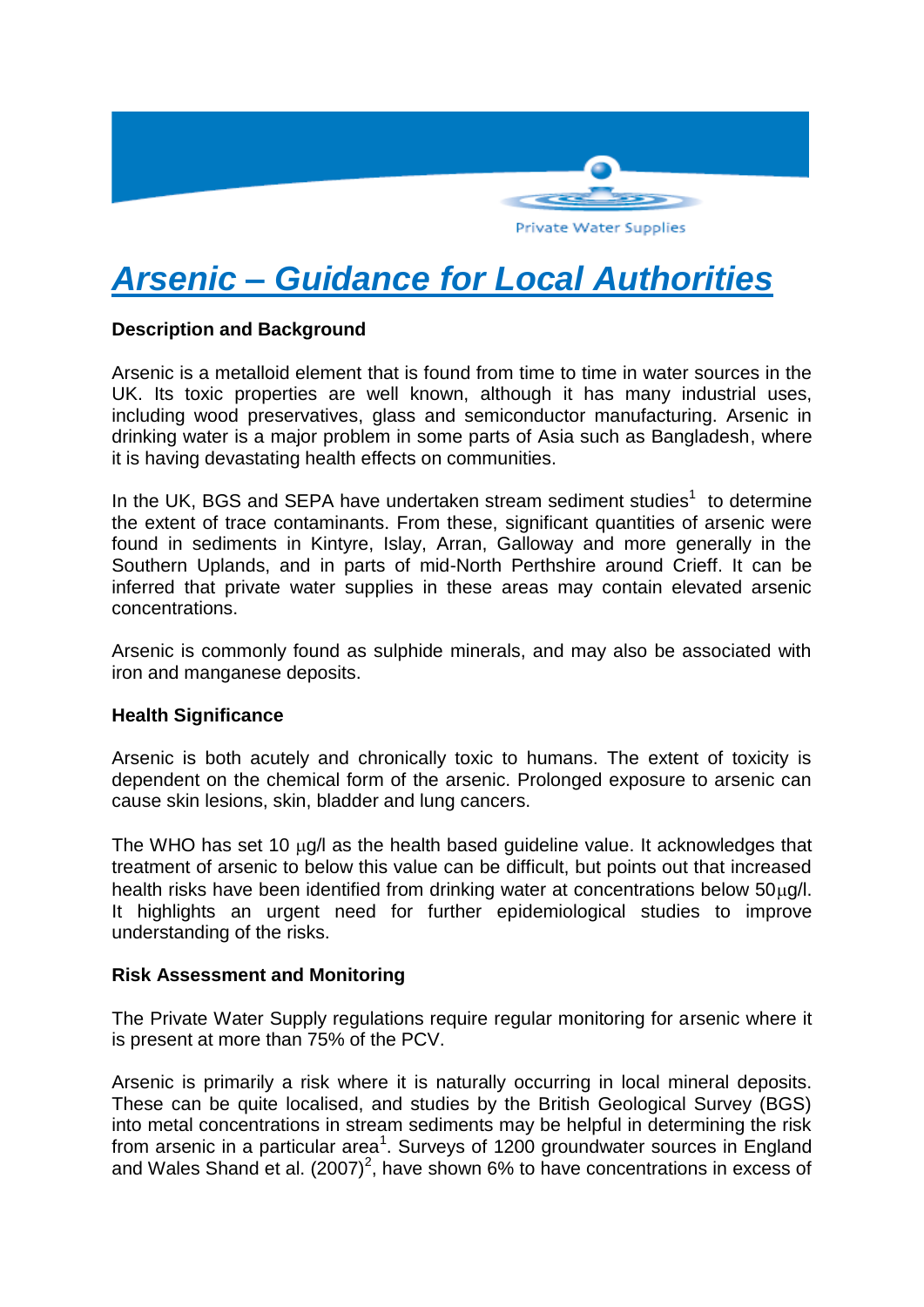the  $10\mu$ g/l WHO guideline value and PCV. In the same study, 1% of sources had arsenic in excess of 50  $\mu$ g/l, although the majority (68%) contained arsenic at concentrations below 1 ug/l. In groundwaters, the concentration of arsenic can vary greatly with depth. There has been shown to be an association between higher pH groundwaters and higher arsenic concentrations.

Man-made sources of arsenic include pesticides and timber preservatives. Water sources where these are or could have been used should be considered at potential risk of arsenic contamination and sampled accordingly.

## **What if it fails?**

If a water sample fails for arsenic it would be prudent to gather additional samples to verify the failure and determine the variability of the concentration of arsenic in water. If there are multiple sources, it would be worth sampling each one to determine whether one source has greater levels of contamination than the others.

## **Check the following:**

- Is it likely that arsenic is naturally occurring, based on other sample data from supplies in the area and BGS data?
- Is there any history of industrial processes that could have used arsenic (paints, pesticides, timber preservation), or large accumulations of products that could have been treated with these products?
- If multiple sources, are concentrations of arsenic consistent across these?
- If the source is a groundwater, how much is known about the construction of the borehole or spring? Is it known at what depth water is being drawn off?

Any failure of the arsenic PCV will also exceed the WHO health-based guideline value. Health advice should be sought.

## **Options for resolving at source**

Where there is an obvious point source of industrial origin, it may be possible to reduce the concentration of arsenic in the water by identifying and removing the contamination. If contamination is only present in one of a number of sources on the same supply, it may be possible to discontinue use of that source and rely on the others, if they provide sufficient quantity.

With naturally occurring arsenic it may similarly be possible to favour sources which have lower concentrations. Where the source is a borehole, arsenic-rich water may only be entering at certain levels or horizons. It may be possible to extend the borehole casing to screen these off, in order to only abstract water with reduced arsenic concentrations.

In certain circumstances, the development of a new source of water, either to blend with the existing source or as an alternative supply, may be cost effective when compared against the initial and ongoing maintenance costs of treatment.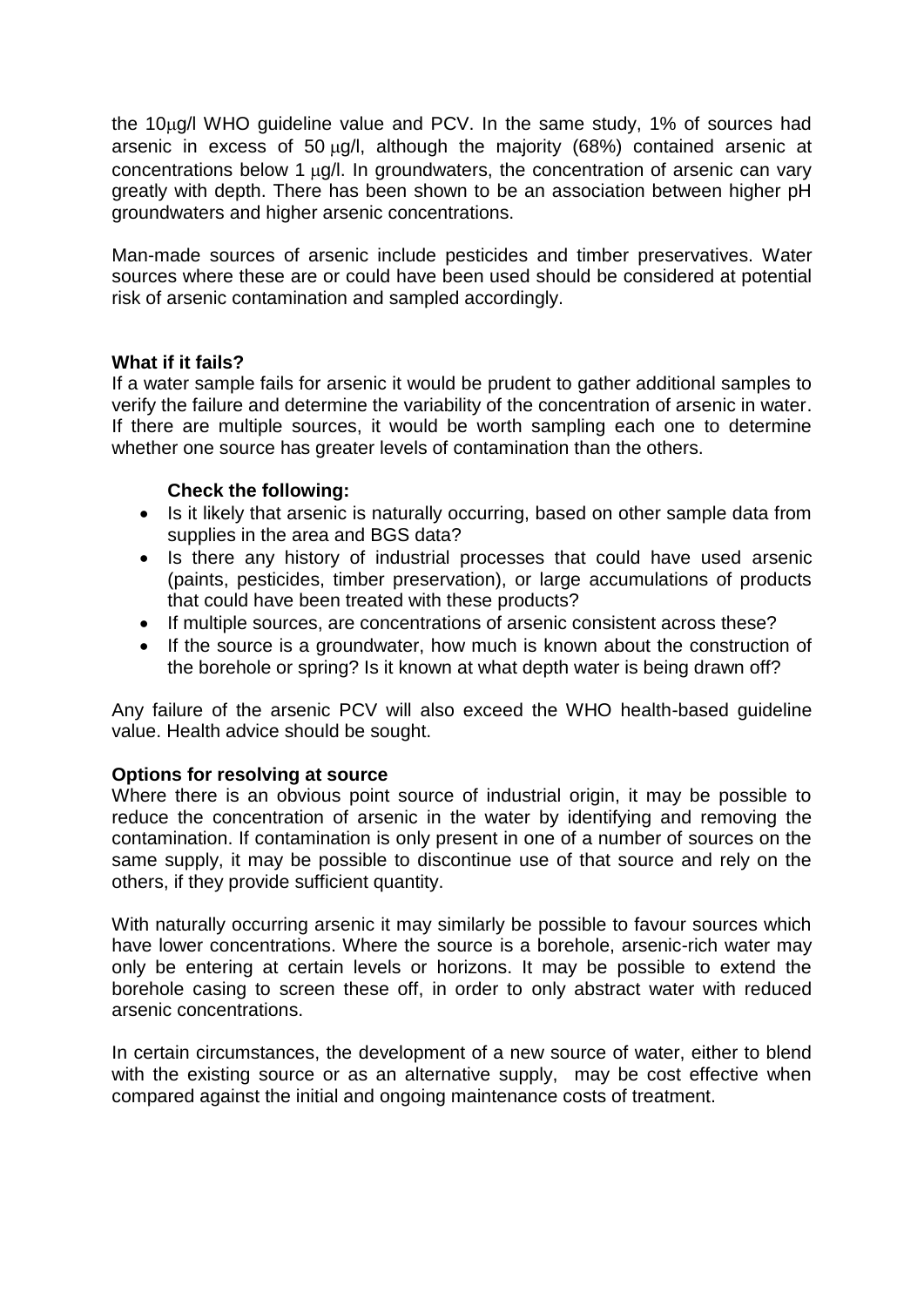# **Treatment**

There are a number of options for arsenic removal, both at source and at point of use. The chemistry of arsenic is complex, and most removal process work optimally with arsenic in oxidation state 5 [As(V)]. As arsenic could exist in trivalent form [As(III)], especially in groundwaters, it may be necessary to introduce an oxidation stage prior to any removal process. This need not be complicated, but it is likely to involve addition of an oxidising chemical such as chlorine or potassium permanganate as simple aeration is unlikely to be sufficient. Professional technical advice should be sought concerning the oxidation state of arsenic in a particular supply and the requirement and most appropriate method of pre-oxidation.

The US EPA have produced a comprehensive document on arsenic removal technologies $3$ . Listed below are the most viable treatment solutions for arsenic removal on small supplies:

Activated Alumina

Activated Alumina is an adsorptive filtration process. The media consists of small granules of aluminium oxide which have been specially treated at high temperature. Arsenic ions adsorb onto the surface of the grains and are removed from the water stream. When the alumina media is exhausted it is usually discarded and replaced with fresh alumina, although regeneration on or off-site is possible.

In order to remove arsenic effectively, it needs to be in pentavalent form [As(V)] and may therefore require pre-oxidation from As(III), especially if the source is a groundwater. The process is also very pH sensitive and operates best at a pH between 5.5 and 6.0, although in practice anything at pH less than 7 should prove satisfactory. This pH range clearly suits upland waters with high humic acid content, provided dissolved organic carbon (DOC) concentrations are not too high.

This process is not especially selective of the arsenic ion, therefore if the water has significant concentrations of other minerals, these can competitively adsorb onto the media and reduce the efficiency of the process. Fluoride in excess of 2mg/l (which is unlikely in the UK) and dissolved organic carbon (DOC) in excess of 4mg/l can have this effect and may require pre-treatment. High concentrations of iron and manganese can also have a detrimental effect on the process by fouling the media.

It is feasible to operate activated alumina as a point of use system, but the need for pre-oxidation should be remembered. If this occurs too far upstream, it is possible for reduction of arsenic to take place in the plumbing system prior to the POU treatment, impeding the effectiveness of arsenic removal.

• Iron Based Adsorbants

Arsenic has a strong chemical affinity to iron, and a number of iron based adsorbents have been developed to exploit this. There are a range of media on the market, including Bayoxide ® which is an iron oxide based product which has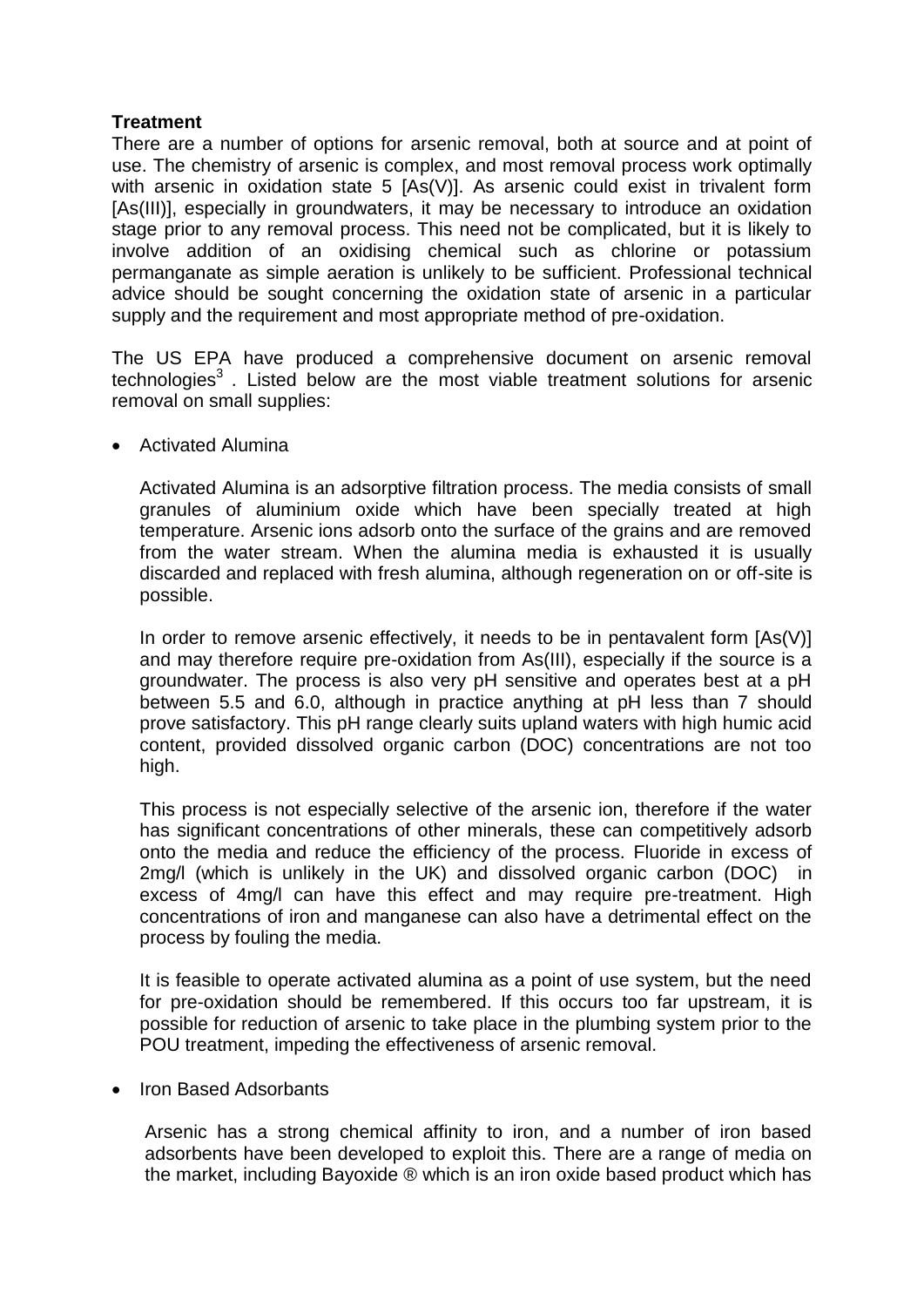been used to remove arsenic on a number of public water supplies in the English midlands.

The principle of the process is similar to activated alumina, although iron adsorbents may operate effectively at slightly higher pH values. Pre-oxidation of As(III) to As (V) will still be required where the arsenic is predominately present in the reduced form. Competing ions that may also be removed at the expense of arsenic removal are antimony, phosphate and silica. Also, where pre-oxidation is required this may also oxidise iron and manganese to insoluble forms which may foul the filter media. Some iron adsorbent filters are designed with backwashing facilities, with backwash frequencies of the order of a few months depending on loadings. As with alumina, exhausted media tends to be discarded. The used media does not usually require special disposal arrangements.

Point of use arsenic removal systems are available. Some of these include prefiltration and oxidation stages.

Membranes

Membrane treatment involves forcing water at high pressures through fine porous sheets (the membrane). Membranes come in differing pore sizes, with increasing pressures (and therefore pumping costs) required as pore sizes decrease. For arsenic removal, microfiltration may be feasible if iron coagulation is used upstream, however the complexity and cost of this probably makes it unsuitable for most private water supplies.

Reverse Osmosis (RO) membranes are the most viable membrane technology for arsenic removal as pore sizes are sufficiently small that arsenic ions are retained. RO systems have the added benefit of removing a number of other contaminants, but operating costs can be quite high and a percentage of water is lost in the waste stream. Disposal of the concentrate (waste stream) may be problematic as chemicals removed from the water are concentrated here.

RO membranes are well established as point of use treatment on private water supplies. Some pre-treatment (coarse filtration) may be required to remove suspended solids prior to the membrane. Even then, membrane fouling can be a problem, especially where the water contains a large amount of natural organic matter or salts such as calcium, magnesium, sulphate or chloride. Cleaning an RO membrane is possible, but costly and requires chemicals and expertise that may be beyond the scope of most private water supply users.

Other Treatment

The following processes may also be suitable for arsenic removal in small water supplies, depending upon individual circumstances:

- o Coagulation and Filtration
- o Lime softening
- o Oxidation and Filtration (with iron and manganese removal)